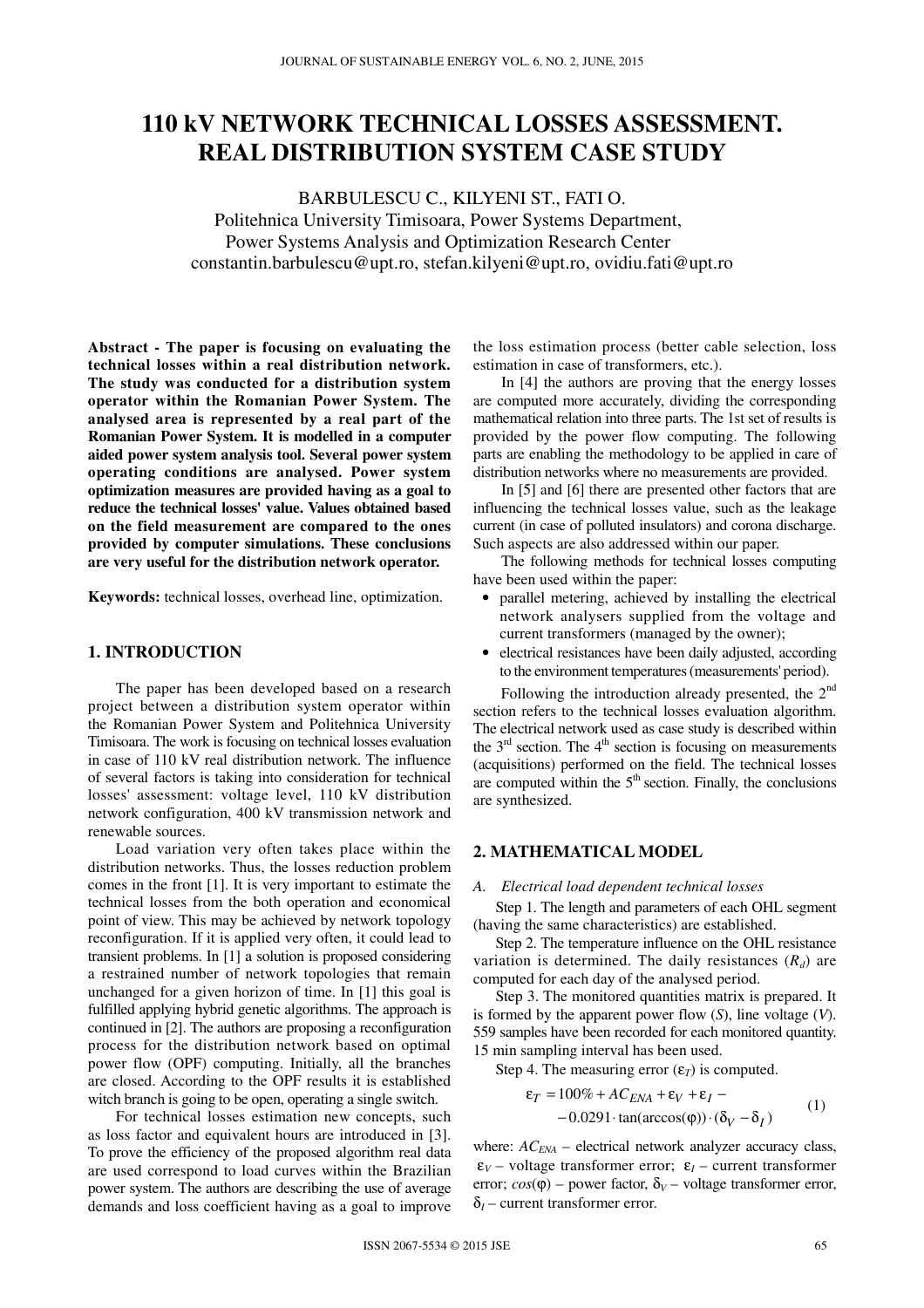Step 5. The energy losses due to the asymmetrical currents (∆*Wassym*).

$$
\Delta W_{asymm} = 1 + k_{I-}^2 + k_{I0}^2
$$
 (2)

where:  $k_{I-}$  – negative asymmetric current factor,  $k_{I0}$  – homopolar asymmetric current factor.

Step 6. The energy losses to the harmonic operating condition ( $\Delta W_{HD}$ ) are computed.

$$
\Delta W_{HD} = 1 + (THD_I)^2 \tag{3}
$$

where:  $THD<sub>I</sub>$  – current total harmonic distortion coefficient.

Step 7. The electric load dependent energy losses  $(\Delta W_L)$ are computed.

$$
\Delta W_L = \sum_{i=1}^{N-1} \left[ k_c \cdot R_d(i) \cdot \left( \frac{S_i}{V} \right)^2 \cdot \Delta W_{asymm} \cdot \Delta W_{HD} \cdot k_t \right] \cdot \varepsilon_V \quad (4)
$$

where:  $N -$  samples recorded for each monitored quantity,  $k_c$  – resistance increase coefficient,  $k_t$  – hourly sampling interval.

### *B. Non electrical load dependent technical losses*

Step 1. OHL modeling: support, conductor section, geometrical distances between the OHL conductors, conductor radius.

Step 2. Corona discharge losses computing.

$$
V_{cr} = E_{cr} \cdot k_1 \cdot k_2 \cdot \delta_{air} \cdot r \cdot \ln\left(\frac{D}{r}\right) \tag{5}
$$

where:  $V_{cr}$  – critical voltage corona discharge,  $E_{cr}$  – critical voltage air ionization (21.1 kV/cm),  $k<sub>1</sub>$  – coefficient for

conductor surface polishing,  $k_2$  – coefficient taking into consideration the meteorological conditions ( $k_1 = k_2 = 0.8$ ),  $\delta_{air} = 1.263$  kg/m<sup>3</sup> – air relative density (0°, *H* = 165 m, 20 % humidity),  $r$  – conductor radius,  $D$  – average geometrical OHL distance.

Step 3. Leakage current losses computing

$$
\Delta W_0 = g_0 \cdot L_{OHL} \cdot k_{weather} \cdot V_l^2 \cdot T \tag{6}
$$

where:  $L_{OHL}$  – OHL length,  $g_0 = 7.1 \cdot 10^{-8}$  S/km – leakage current specific conductance, *kweather –* factor depending on the meteorological conditions (it has been considered equal to 6 for the current approach), *V<sup>l</sup>* – line voltage, *T* – analysis period.

## **3. INTEREST AREA DESCRIPTION**

The power system used as case study is operated by an important distribution system operator within our country. It is modelled based on the Southern part of the Romanian Power System.

Several operating conditions have been analysed. The presented results are referring to the peak-evening-winter operating condition. The real consumed power is 1314.7 MW and reactive consumed power is 400.8 MVAr. The real generated power is 1327.45 MW.

For the base case, without renewable sources, the technical losses are ranging around 12.75 MW (0.97 % from the consumed power).

The 220 kV and 400 kV transmission network one-line diagram is presented in fig. 1



**Fig. 1. 220 kV and 400 kV transmission network**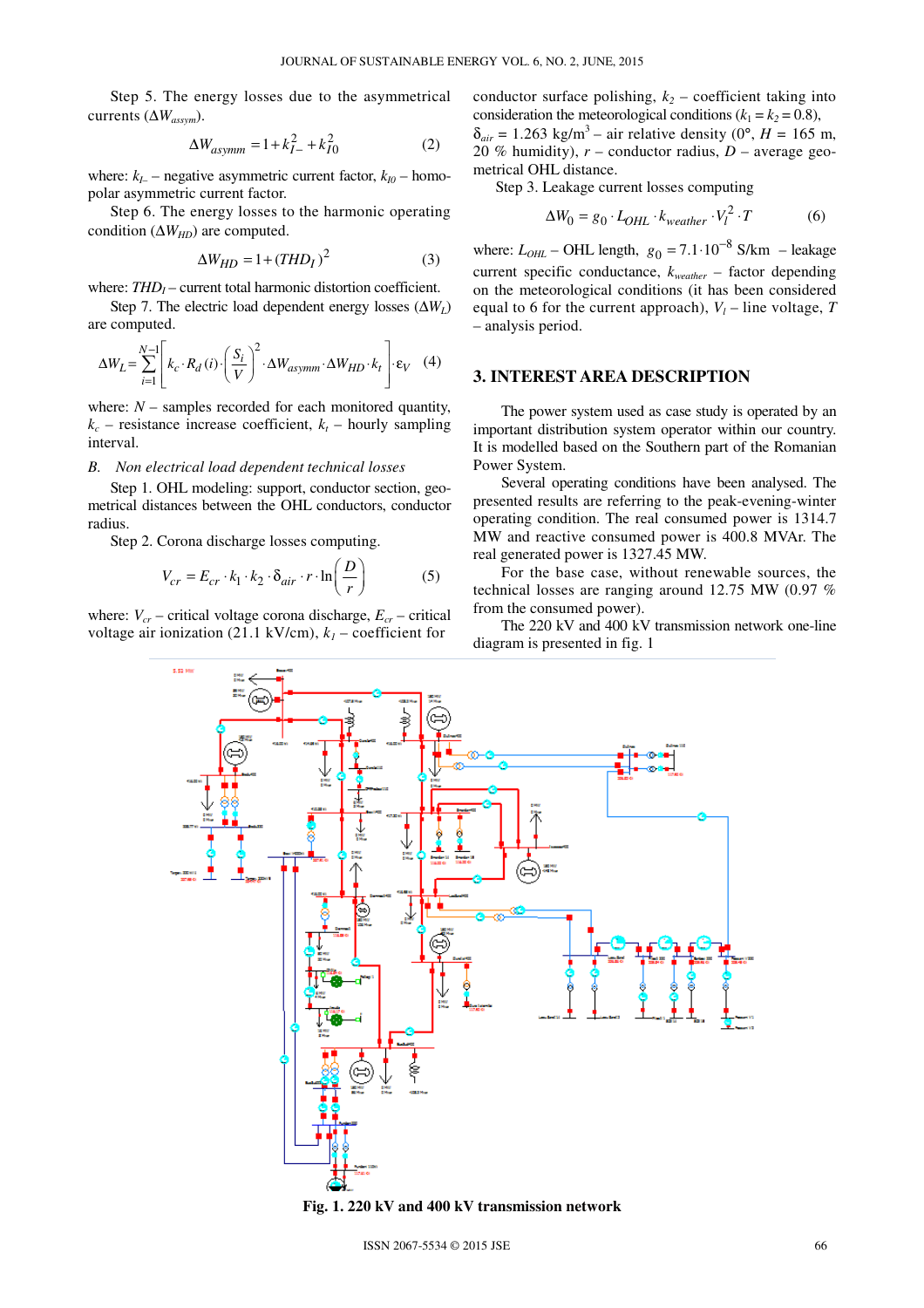The 110 kV distribution network is divided into 6 areas. These ones are presented in the following (figs. 2-7). The real consumed power values have been considered according to the data provided by the distribution system operator for each area.

status of each 110 kV branch, the normal operating scheme has been taken into consideration.

110 kV bus voltage variation is presented in fig. 8. All the values are ranging between the admissible limits.

Also, the generating units injecting power into the 110 kV network have been considered. Regarding the

In case of power flow branches there have not been highlighted any special situations (such as congestions or inadequate operating conditions).



**Fig. 2. Area 1one-line diagram** 



**Fig. 3. Area 3 one-line diagram**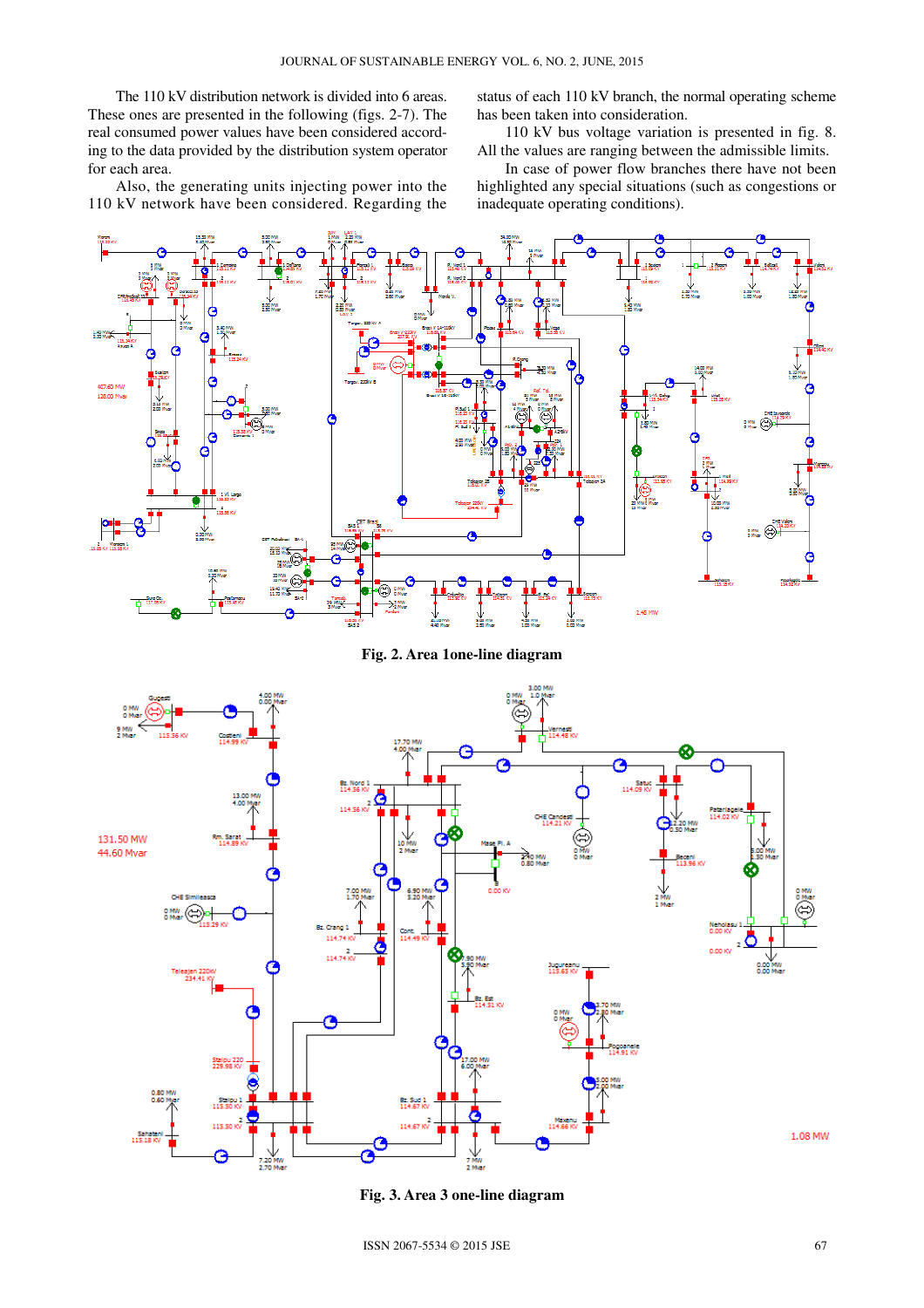

**Fig. 4. Area 2 one-line diagram** 



**Fig. 5. Area 4 one-line diagram**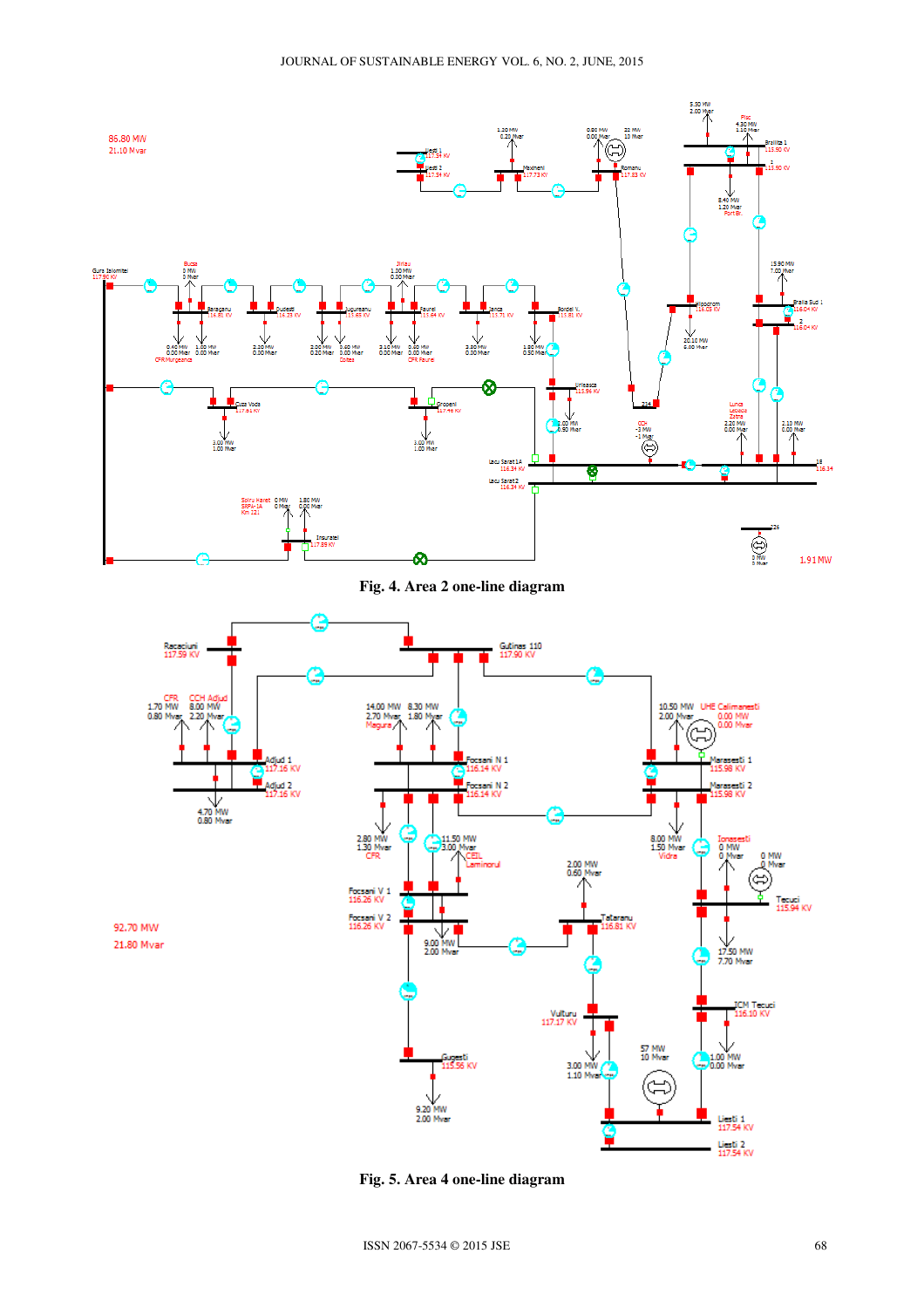

**Fig. 7. Area 6 one-line diagram**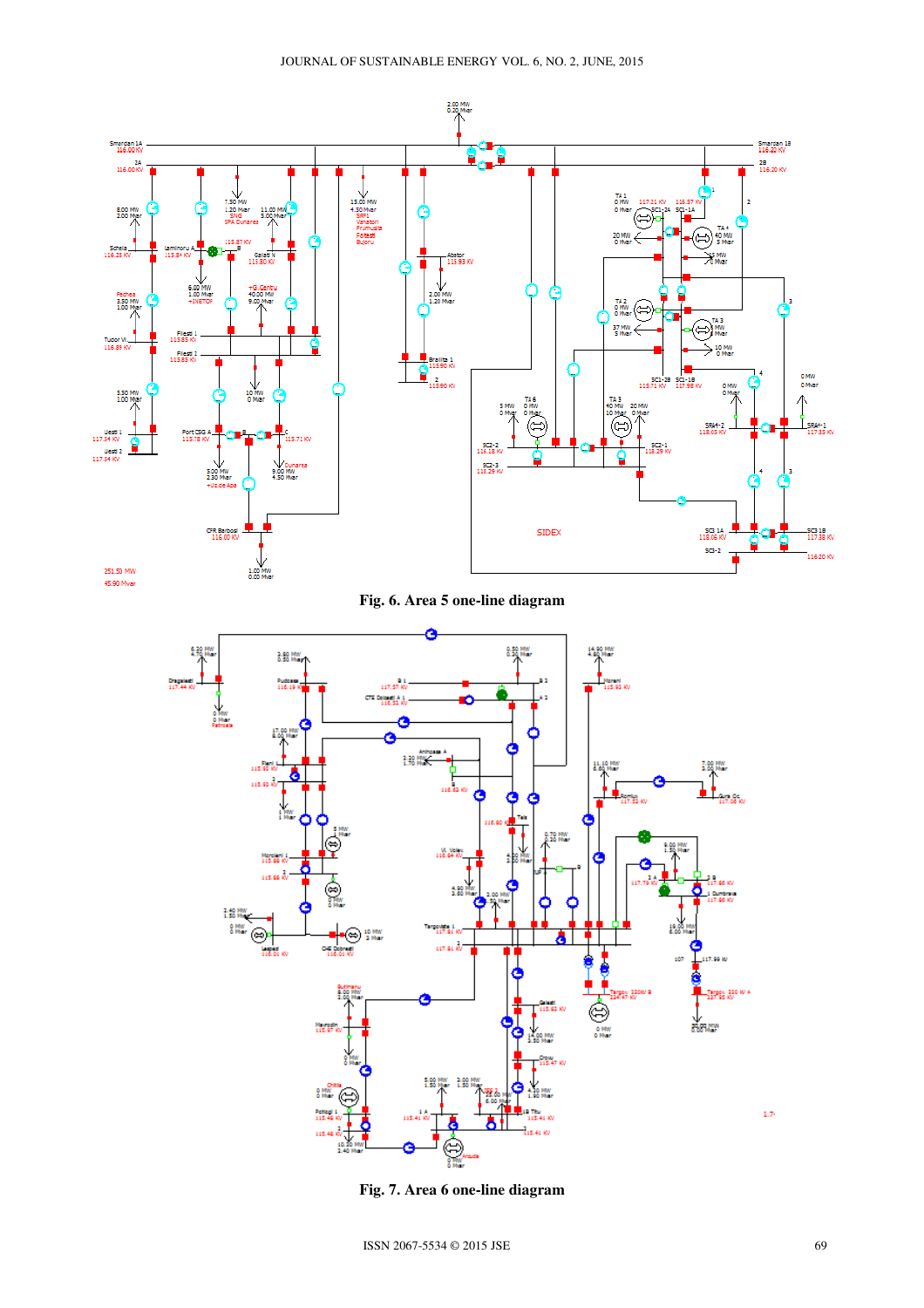

## **4. RESULTS AND DISCUSSIONS**

The performed analyses for a large variety of operating conditions(peak-evening-winter, unloaded-night-summer) have led to the following elements that are influencing the technical losses' value:

- 110 kV network voltage level:
- 110 kV network configuration (meshed or unmeshed);
- injected power structure from the 400 kV network.

Each of these aspects is discussed in the following.

#### **4.1. 110 kV network voltage level influence**

Several operating conditions have been analysed starting from the base case, the differences being generated by the 110 kV voltage level. They have been obtained by changing the 220 / 10 kV transformer ratios.

A synthesis of the obtained results is presented in the following.

The 110 kV voltage is ranging between 112-118 kV, for the base case. The technical losses are 12.747 MW, meaning 0.97 % from the consumed power.

If the voltage is ranging between 109 and 117.5 kV then the technical losses are 13.238 kV, meaning 1.01 % from the consumed power (4 % increase).

Once the voltage is changing and set to be between 106 and 117 kV, then the technical losses are 14.028 MW, meaning 1.07 % from the consumed power (9.3 % increase).

In case of 10 kV voltage ranging between 01-116 kV, then the technical losses are 16.026 MW, meaning 1.22 % from the consumed power.

For the last operating condition, when the voltage is ranging between 111 and 121 kV, then the technical losses are 12.485 MW, meaning 0.95 % from the consumed power  $(2.1\%$  increase).

If the voltage is increased continuously, then it would exceed the admissible limits and secondly, the technical losses are increasing due to the fact that the reactive power flow is changing.

Similar analyses have been performed for other loading conditions, but the provided conclusions are suitable for these cases too.

The final recommendation, based on the performed analyses, refers to the fact that the 110 kV voltage should range between 114 and 121 kV.

#### **4.2. 110 kV network configuration influence**

The analyses have been stated from the 110 kV normal operating scheme. From the distribution network operator the meshing / unmeshing possibilities have been discussed. Several situations have been analysed when the 110 kV distribution network is meshed and unmeshed operated. The conclusions are synthesized in the following.

Connection or disconnection of 110 kV *A*-*B* overhead line (OHL) has a slight influence on the technical losses value – 12.767 MW compared with 12.747 MW. It is recommended that the decision concerning the operation status should be made based on other criteria (safety operation, easier network operation and control, etc.).

Connection or disconnection of 110 kV *C*-*D* OHL has a slight influence on the technical losses value – 12.765 MW compared with 12.747 MW. The same comments are suitable for this case too.

Closing the bus-bar coupling in station *S1* leads to a significant technical losses' increase – 13.345 MW compared with 12.747 MW. Thus, it is not recommend to be connected.

In case of the bus-bar coupling closing in station *S2* an insignificant technical losses' increase – 12.776 MW is recorded compared with 12.747 MW. It is recommended that the decision concerning the operation status should be made based on other criteria (safety operation, easier network operation and control, etc.).

In case of 110 kV *E*-*F* OHL connection or disconnection a slight influence on the technical losses' values is highlighted – 12.676 MW compared with 12.747 MW. Thus, a meshed operating scheme is recommended, without excluding the possibility of decision based on other considerations (safety operation, easier network operation and control, etc.).

Connection or disconnection of 110 kV *G*-*H* OHL has a slight influence on the technical losses value – 12.811 MW compared with 12.747 MW. The same comments, as the previous case, are suitable for this case too.

In case of 110 kV *I*-*J* OHL connection or disconnection an accentuated influence on the technical losses value – 19.991 MW – is highlighted. Thus, the unmeshed operating scheme is not recommended.

The most accentuated influence on the technical losses value – 21.472 MW – is recorded in case of 110 kV *K*-*L* OHL connection or disconnection. In this case too, the unmeshed operating scheme is not recommended.